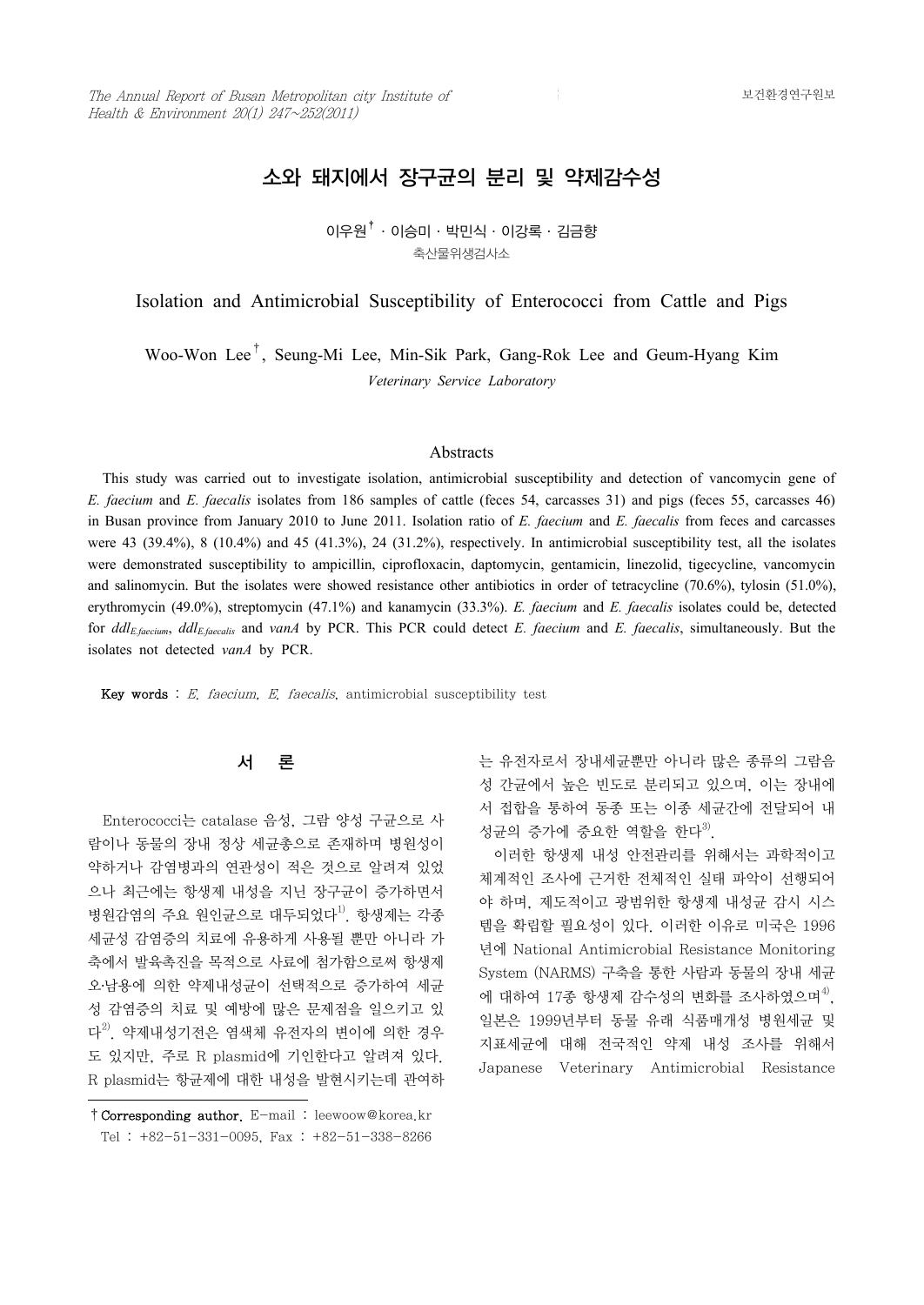Monitoring System (JAVARMS)을 구축하여 항생제 내 성 모니터링을 실시하고 있다<sup>5)</sup>. 국내에서도 2003년부터 국가 항생제 내성 안전관리 사업을 실시하여 사람, 가축, 어류 및 환경 등으로부터 항생제 내성균 모니터링을 실시 하고 있다<sup>6)</sup>.

 E. faecalis는 장구균 중 85~89%로 가장 흔하게 분리 되며, E. faecium의 경우 10~15%, 기타 E. durans, E. gallinarum 및 E. casseliglavus 등이 5% 이하로 분리 되고 있다 $^{7)}$ . 이와 같이 *E. faecalis*와 *E. faecium*은 감염 의 주요 원인균으로 작용하며, 이들 균 중 내성균은 특히 공중보건학적으로 문제시 된다8~10). 이러한 장내 세균총 에 대한 항생제 내성율은 항생제 사용과 관련이 있고 병 원성 세균이나 식중독 세균의 내성을 예측할 수 있기 때 문에 매우 중요시 되고 있다.

 따라서 본 조사는 2008년부터 농림수산검역검사본부 와 전국 축산물위생검역검사기관이 참여하는 "축산 항 생제 내성균 감시체계 구축" 사업과 병행하여 관내 사육 되고 있는 소와 돼지 및 도축장에 출하되는 소와 돼지의 분변과 도체에서 장구균을 분리하여 항생제 내성을 조사 하였고 반코마이신 내성 유전자 검출을 조사하였다.

## 재료 및 방법

#### 공시재료

 시험에 사용한 균 분리재료는 2010년 1월부터 2011년 6월까지 부산지역 도축장에 출하된 소와 돼지의 분변, 도 체표면 및 농장에서 사육 중인 소와 돼지의 분변에서 186 건의 시료를 채취하여 실험에 사용하였다. 시료채취는 항 생제내성균검사요령 따라 채취하여 냉장상태를 유지하여 실험실로 운반하였으며 균 분리는 시료채취 후 24시간 이 내에 실시하였다.

## 장구균(E. faecium 및 E. faecalis)의 분리 및 동정

 도체표면 시료는 도체 현탁액 1㎖를 Azide dextrose broth 9㎖에 접종하여 36℃ 48시간 증균 배양하였고, 분 변 시료는 Brain heart infusion (BHI) broth에서 증균 배양하였다. 배양액을 Enterococcosel agar (EA)에 도 말하여 접종 후 37℃에서 24~48시간 배양하였다. EA에 서 검은색 집락을 선택하여 Tryptic soy agar (TSA)에 37℃, 18~24시간 순수분리 배양한 다음 polymerase chain reaction (PCR)법을 이용하여 E. faecium 및 E.

faecalis를 동정하였다.

### 항생제 감수성 검사

 항생제 감수성 검사는 Minimum inhibition concentration (MIC) 방법을 이용하여 농림수산검역검사 본부에서 실시한 결과를 정리하였다. 사용한 항생제 종류 는 gentamicin (GM), streptomycin (S), kanamycin (KM), ampicillin (AM), ciprofloxacin (CIP), vancomycin (VA), tigecycline (TGC), erythromycin (E), tylosin (TYL), linezolid (LNZ), chloramphenicol (C), florfenicol (FFN), quinupristin/dalfopristin (SYN), tetracycline (TE), daptomycin (DAP), salinomycin (SAL) 등 16종을 사용하였다.

### Polymerase chain reaction (PCR)

### DNA 추출

공시된 균주로부터 genomic DNA 추출은 이 등<sup>3)</sup>의 방 법에 따라 Wizard genomic DNA purification kit (Promega, USA)를 사용하였다.

### Oligonucleotide primer의 합성

 PCR에 사용된 oligonucleotide primer의 염기서열, 증폭산물의 크기 및 온도는 Table 1에서와 같이 ddlE.faecium 등 3종을 Bioneer (Korea)에 합성 의뢰하여 사용하였다.

## PCR에 의한 장구균 및 반코마이신 내성 유전자 검 출 시험

PCR 반응은 template DNA 1  $\mu$ l,  $10 \times$  PCR buffer 1.5 μl, 10 mM dNTP 1.2 μl, 20 pM primer  $4$  1 μl, Taq polymerase (Enzynomics, Korea) 0.2 ㎕를 포함 하여 최종량이 15  $\mu$ 가 되게 하였다. PCR은 94° C에서 5분간 denaturation시킨 후, 94°C에서 1분, 54°C에 서 1분, 72°C에서 1분 조건으로 총 35 cycle을 수행한 다음 72° C에서 10분간 extension시켰다 $^{11)}$ .

### 증폭산물의 확인

PCR에 의해서 증폭된 산물은 이 등<sup>3)</sup>의 방법에 준하여 loading buffer (30% glycerol, 50 mM EDTA, 0.025% bromophenol blue in 50 mM Tris $HCl$ , pH 8.5)와 2:1로 혼합하여 2.0% agarose (Sigma, USA)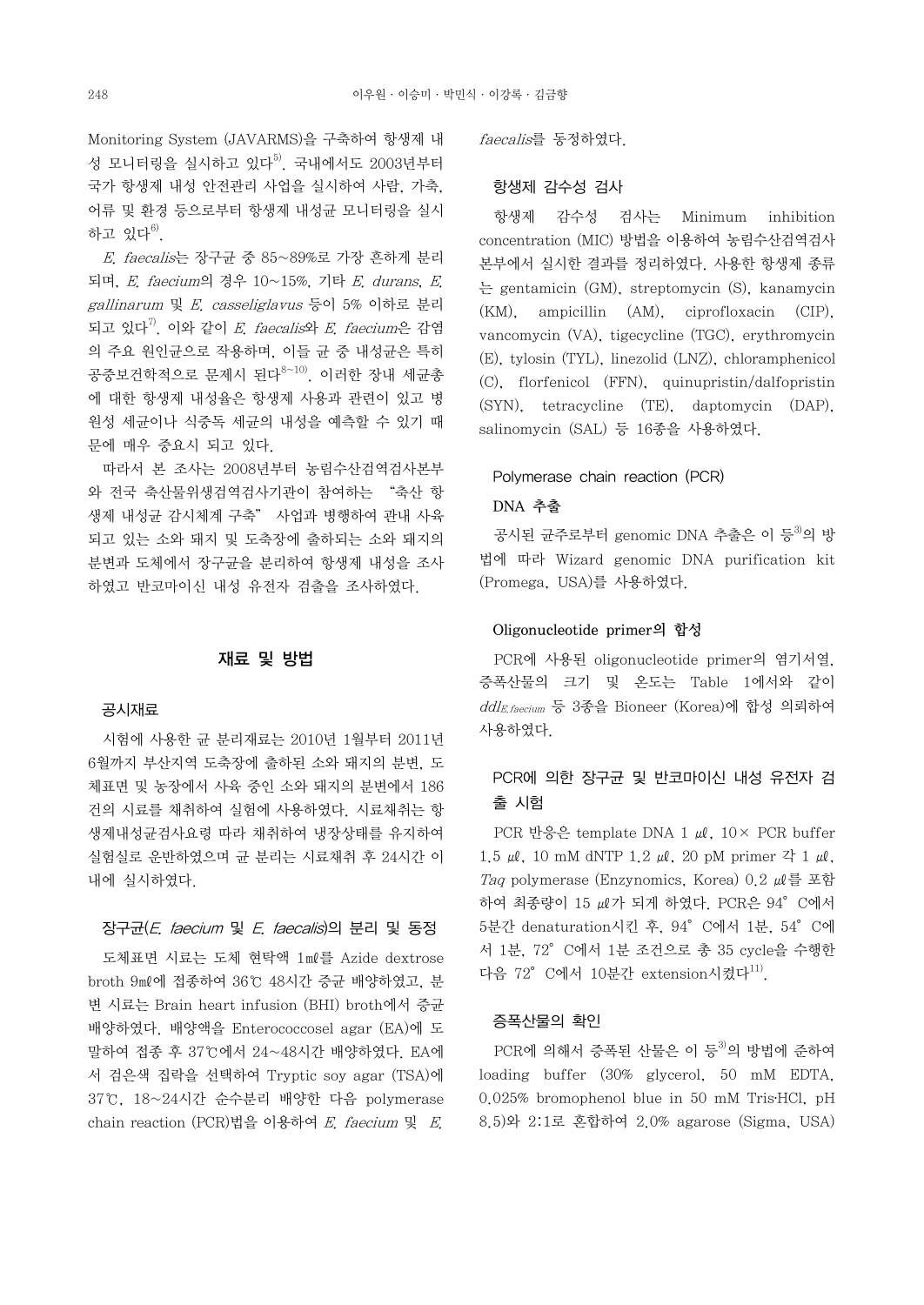| Target gene                        | Sequence $(5' - 3')$                                 | Size (bp) | $Tm(\mathcal{C})$ |
|------------------------------------|------------------------------------------------------|-----------|-------------------|
| $d d l_{E,\,faceium}$              | GCA AGG CTT CTT AGA GA<br>CAT CGT GTA AGC TAA CTT C  | 650       | 54                |
| $d d {\it l}_{E,\,{\it faccalis}}$ | ATC AAG TAC AGT TAG TCT T<br>ACG ATT CAA AGC TAA CTG | 941       | 54                |
| vanA                               | GCA TGG CAA GTC AGG TG<br>GAT TCC GTA CTG CAG CCT    | 427       | 54                |

Table 1. Synthetic oligonucleotides used as primers for PCR

gel상에 loading하고 TBE buffer (40 mM Tris, 20 mM boric acid, 1 mM EDTA; Invitrogen) 하에서 12  $0^{\degree}$  140 volt로 약 1시간 동안 전기영동을 실시하였다.<br>Agarose (Sigma, USA) gel을 0.5  $\mu$ g/ml의 ethidium bromide (Gibco, USA) 용액으로 염색시킨 후 UV transilluminator (Hoefer, USA)를 사용하여 DNA 산 물을 확인하였다. Marker로는 100 bp DNA Ladder (Promega, USA)를 사용하였다.

### 결 과

### 장구균(E. faecium 및 E. faecalis)의 분리율

 도축장에 출하된 소와 돼지의 분변, 도체표면 및 농장 에서 사육 중인 소와 돼지의 분변에서 186건의 시료로부 터 분리한 E. faecium 및 E. faecalis의 분리율은 Table 2와 같이 51주(27.4%)의 E. faecium을 분리하였 으며, 그 중 도체표면에서 8주(돼지 6, 소 2), 분변에서 43주(돼지 30, 소 13)를 분리하였다. E. faecalis의 경우 69주(37.1%)를 분리하였으며, 그 중 도체표면에서 24주 (돼지 14, 소 10), 분변에서 45주(돼지 24, 소 21)를 분 리하였다.

### 항균제 감수성

 분리된 E. faecium 51주에 대한 감수성시험 결과는 Table 3과 같이 ampicillin, ciprofloxacin, daptomycin, gentamicin, linezolid, tigecycline, vancomycin, salinomycin에 대하여 100%의 감수성을 나타내었고, 내성율은 tetracycline (70.6%), tylosin (51.0%), erythromycin (49.0%), streptomycin (47.1%), kanamycin (33.3%) 순이었다. 돼지 유래 균주 의 내성율은 tetracycline (63.9%), tylosin (52.8%), erythromycin (50.0%), streptomycin (47.2%), kanamycin (41.7%) 순이었으며, 소 유래 균주의 내성율 은 tetracycline (86.7%), erythromycin (46.7%), streptomycin (46.7%), tylosin (46.7%) 순이었다.

 E. faecalis 69주에 대한 감수성시험 결과는 Table 4 와 같이 ampicillin, ciprofloxacin, daptomycin, linezolid, tigecycline, vancomycin, salinomycin에 대하여 100%의 감수성을 나타내었고, 내성율은 quinupristin/dalfopristin (94.2%), tetracycline (72.5%), tylosin (55.1%), erythromycin (50.7%),

| Table 2. Isolation rates of E. faecium and E. faecalis from pigs and cattle |  |  |  |  |  |  |  |  |  |  |  |
|-----------------------------------------------------------------------------|--|--|--|--|--|--|--|--|--|--|--|
|-----------------------------------------------------------------------------|--|--|--|--|--|--|--|--|--|--|--|

| Animal | Sources   |                | No. of isolates $(\%)$ |             |  |
|--------|-----------|----------------|------------------------|-------------|--|
|        |           | No. of samples | E. faecium             | E, faecalis |  |
| Pigs   | Feces     | 55             | 30(54,5)               | 24(43,6)    |  |
|        | Carcasses | 46             | 6(13,0)                | 14 (30.4)   |  |
| Cattle | Feces     | 54             | 13(20,1)               | 21(38,9)    |  |
|        | Carcasses | 31             | 2(6,5)                 | 10(32,3)    |  |
| Total  | Feces     | 109            | 43(39,4)               | 45(41,3)    |  |
|        | Carcasses | 77             | 8(10,4)                | 24(31,2)    |  |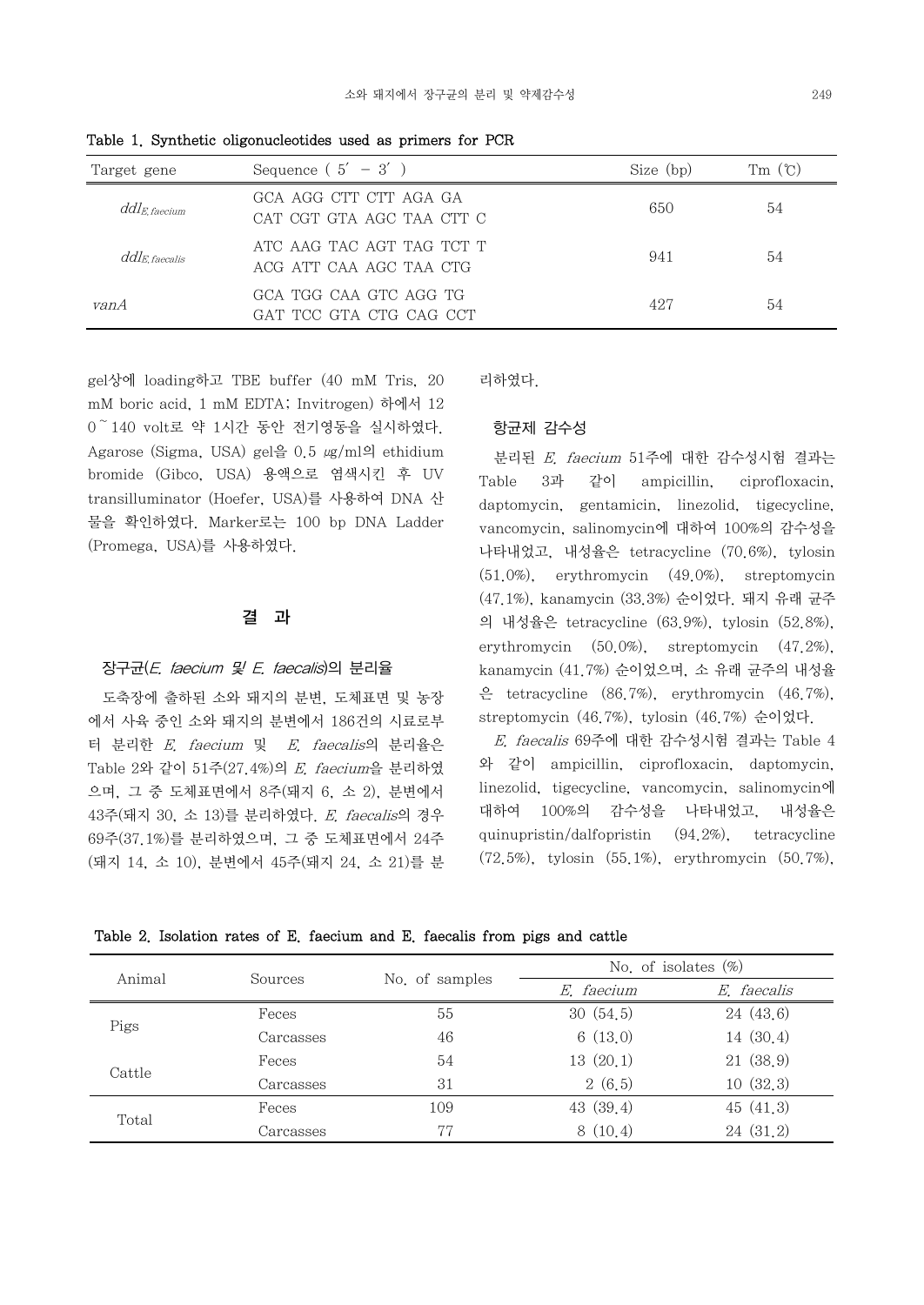kanamycin (37.7%), streptomycin (36.2%) 순이었다. 돼지 유래 균주의 내성율은 quinupristin/dalfopristin (97.4%), tetracycline (84.2%), tylosin (76.3%) 순이

었으며, 소 유래 균주의 내성율은 quinupristin / dalfopristin (90.3%), tetracycline (58.1%), tylosin (29.0%) 순이었다.

| Table 3. Antimicrobial resistance of 51 $E$ , faecium isolates from pigs and cattle |  |
|-------------------------------------------------------------------------------------|--|
|-------------------------------------------------------------------------------------|--|

| Antimicrobial             | Break point  | of isolates with indicated resistance<br>No. $(\%)$ |                  |                  |  |  |
|---------------------------|--------------|-----------------------------------------------------|------------------|------------------|--|--|
| agent                     | $(\mu g/ml)$ | $\text{Pig}(n=36)$                                  | Cattle $(n=15)$  | Total $(n=51)$   |  |  |
| Ampicillin                | $\geq 16$    | $\left( \right)$                                    |                  |                  |  |  |
| Chloramphenicol           | $\geq$ 32    | 9(25,0)                                             | 2(13,3)          | 11(21,6)         |  |  |
| Ciprofloxacin             | $\geq$ 4     | $\Omega$                                            | $\left( \right)$ | $\left( \right)$ |  |  |
| Daptomycin                | $\geq 8$     | $\Omega$                                            | 0                |                  |  |  |
| Erythromycin              | $\geq 8$     | 18(50,0)                                            | 7(46,7)          | 25(49,0)         |  |  |
| Florfenicol               | $\geq$ 32    | 12(33,3)                                            | 2(13,3)          | 14(27,5)         |  |  |
| Gentamicin                | $\geq 2,048$ | $\theta$                                            | 0                | $\Omega$         |  |  |
| Kanamycin                 | $\geq 2,048$ | 15(41,7)                                            | 2(13,3)          | 17(33,3)         |  |  |
| Linezolid                 | $\geq 8$     | $\Omega$                                            | 0                | $\Omega$         |  |  |
| Quinupristin/Dalfopristin | $\geq 4$     | 9(25,0)                                             | 2(13,3)          | 11(21,6)         |  |  |
| Streptomycin              | $\geq 1,024$ | 17(47,2)                                            | 7(46,7)          | 24(47,1)         |  |  |
| Tetracycline              | $\geq 16$    | 23(63,9)                                            | 13 (86.7)        | 36 (70.6)        |  |  |
| Tigecycline               | $\geq 0.5$   | $\overline{0}$                                      | $\Omega$         | $\left( \right)$ |  |  |
| Tylosin                   | $\geq 8$     | 19(52,8)                                            | 7(46,7)          | 26(51,0)         |  |  |
| Vancomycin                | $\geq$ 32    | $\Omega$                                            | $\Omega$         |                  |  |  |
| Salinomycin               | 16           | 0                                                   | 0                | $^{()}$          |  |  |

### Table 4. Antimicrobial resistance of  $69$  E. faecalis isolates from pigs and cattle

| Antimicrobial             | Break point                  | No. $(\%)$ of isolates with indicated resistance |                  |                |  |
|---------------------------|------------------------------|--------------------------------------------------|------------------|----------------|--|
| agent                     | $(\mu\text{g}/\text{m}\ell)$ | $\text{Pig}(n=38)$                               | Cattle $(n=31)$  | Total $(n=69)$ |  |
| Ampicillin                | $\geq 16$                    | $\bigcirc$                                       | $\bigcap$        |                |  |
| Chloramphenicol           | $\geq$ 32                    | 15(39,5)                                         | 6(19,4)          | (30, 4)<br>21  |  |
| Ciprofloxacin             | $\geq 4$                     | $\Omega$                                         | $\left( \right)$ |                |  |
| Daptomycin                | $\geq 8$                     | $\Omega$                                         | 0                |                |  |
| Erythromycin              | $\geq 8$                     | 29(76,3)                                         | 6(19,4)          | 35(50,7)       |  |
| Florfenicol               | $\geq$ 32                    | 5(13,2)                                          | $\Omega$         | 5(7,2)         |  |
| Gentamicin                | $\geq 2,048$                 | 6(15,8)                                          | 6(19,4)          | 12(17,4)       |  |
| Kanamycin                 | $\geq 2,048$                 | 20(52,6)                                         | 6(19,4)          | 26(37,7)       |  |
| Linezolid                 | $\geq 8$                     | $\theta$                                         | $\Omega$         | $\Omega$       |  |
| Quinupristin/Dalfopristin | $\geq 4$                     | 37(97,4)                                         | 28 (90.3)        | (94,2)<br>65   |  |
| Streptomycin              | $\geq 1,024$                 | 19(50,0)                                         | 6(19,4)          | (36, 2)<br>25  |  |
| Tetracycline              | $\geq 16$                    | 32(84,2)                                         | 18 (58.1)        | (72, 5)<br>50  |  |
| Tigecycline               | $\geq 0.5$                   | $\theta$                                         | $\Omega$         | $\Omega$       |  |
| Tylosin                   | $\geq 8$                     | 29 (76.3)                                        | (29,0)<br>9      | (55,1)<br>38   |  |
| Vancomycin                | $\geq$ 32                    | $\Omega$                                         | $\left( \right)$ |                |  |
| Salinomycin               | 16                           | 0                                                |                  |                |  |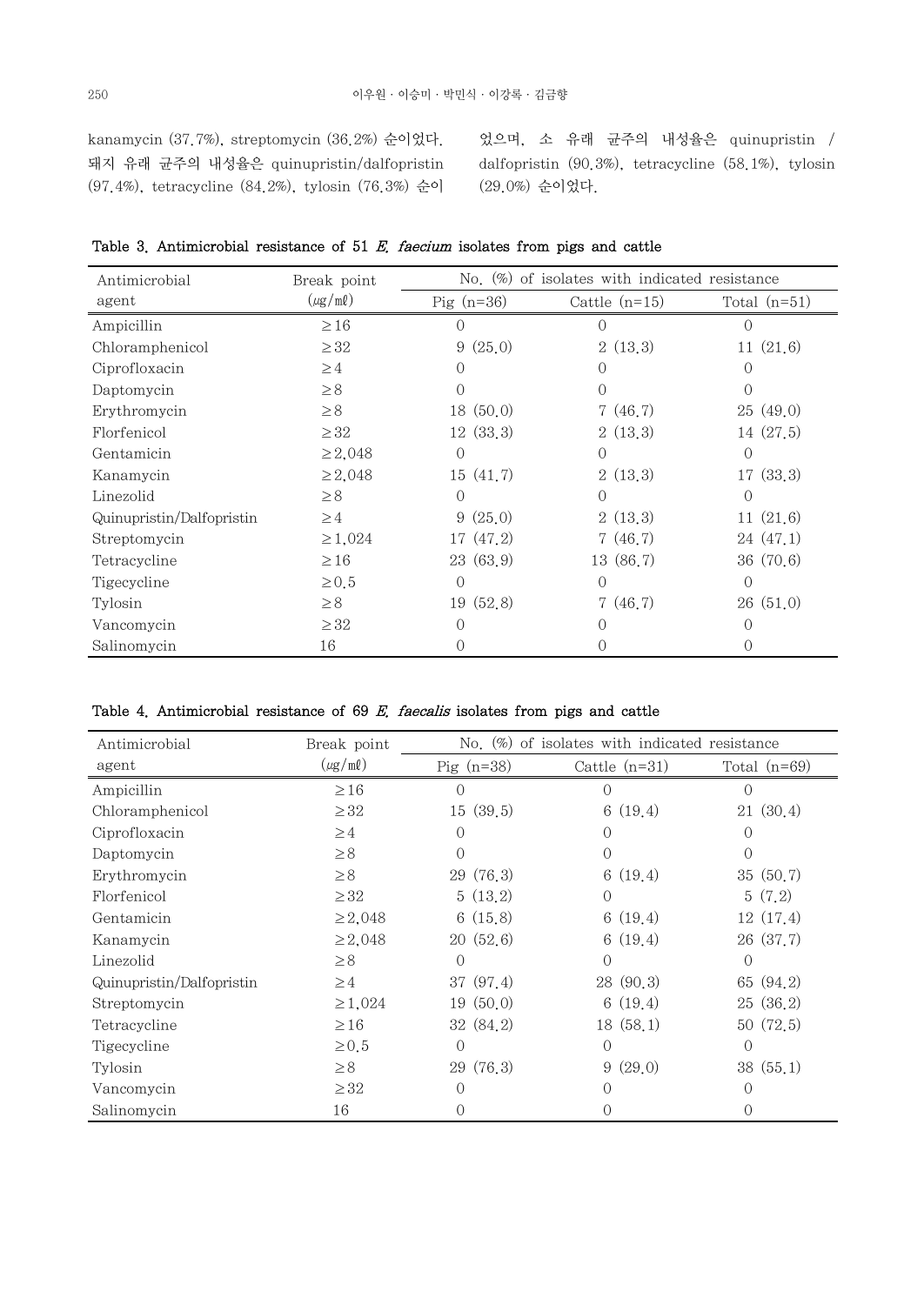

Figure 1. PCR products amplified from E. faecium and E. faecalis isolates using ddl<sub>E.faecium</sub> and ddl<sub>E.faecalis</sub> primers. M; 100 bp DNA Ladder (Promega). lane 1~3; E. faecium, lane 4~6; E. faecalis.

PCR에 의한 특이성 및 반코마이신 내성 유전자 검출

 분리된 E. faecium 51주 및 E. faecalis 69주로부터 genomic DNA를 추출한 다음 E. faecium 및 E. faecalis 임을 확인하기 위하여 PCR을 수행한 결과 E. faecium 650 bp 및 E. faecalis 941 bp의 특이적인 증 폭산물이 나타났다(Fig 1).

 장구균 분리주로부터 반코마이신 내성 유전자의 검출 을 위하여 vanA를 이용하여 PCR을 수행한 결과 반코마 이신 내성과 관련된 어떠한 증폭산물도 나타나지 않았다.

### 고 찰

 축산 분야에서 항생제 오남용으로 인하여 가축 질병 치 료에 어려움이 증가하면서 내성균 조사의 중요성이 커지 고 있으며 최근 이러한 내성균의 증가는 공중보건학적으 로 매우 중요시 되고 있다. 본 조사는 "축산 항생제 내성 균 감시체계 구축" 사업과 병행하여 관내 사육되고 있는 소와 돼지 및 도축장에 출하되는 소와 돼지의 분변과 도 체에서 장구균을 분리하여 항생제 내성을 조사하였으며 반코마이신 내성 유전자 검출을 시도하였다.

 E. faecium 및 E. faecalis에 대한 내성을 조사한 결과 각각 tetracycline 70.6%, tylosin 51.0%, erythromycin 49.0%, streptomycin 47.1% 및 quinupristin / dalfopristin (94.2%), tetracycline (72.5%), tylosin (55.1%), erythromycin (50.7%) 순으로 높은 내성율을 보였는데, 이는 2010년 정 등<sup>12)</sup>이 돼지 분변 및 도체에서 \_\_\_\_ 분리한 E. faecium 및 E. faecalis의 내성율이 각각 RA 53.1%, E 25.0%, TE 25.0% 및 TE 80.8%, SYN 78%, E 56.1%, S 43.8%라고 보고한 성적과 다소 유사하였고,  $E$ . *faecalis*에 대한 항생제 내성율은 임 등<sup>13)</sup>이 도축장 돼 지에서 조사한 결과 TE 98.7%, SYN 100%, E 66.0%, S 57.3%, C 29.3%(임 등, 2007)와 유사하였으며, 2009

년 식품의약품안전청이 돼지농장 조사 결과 TE 99.0%, E 85.1%, S 69.3%, C 60.4%라고 보고한 것<sup>14)</sup>과는 다소 차이가 있었다. 이러한 차이는 항생제의 종류 및 검사방법 의 차이에서 기인된 것이라고 생각된다. 이 등<sup>15)</sup>은 닭 분변 유래 E. faecium 및 E. faecalis에 특이적으로 E 및 TE에 높은 내성율을 보였다고 하였고, 조 등<sup>16)</sup>은 조사한 동물 내장 및 분변(n=202)으로부터 고농도 반코마이신에 내성 을 보이는 균주는 확인되지 않았지만, TE에 78%가 내성을 나타내는 것으로 보고하였다. 또한 Yoshimura 등 17)은 일 본의 산란계 및 육계 분변유래 장구균에 대한 약제내성율 이 E와 TE에 대하여 높은 내성을 나타내었다고 하였다.<br>이는 본 제제들이 일본에서 성장촉진 등의 목적으로 사료 첨가용으로 많이 사용되기 때문으로 보고하였다. 특히 TE 의 경우는 사용이 금지된 이후에도 내성균주가 오랫동안 농장내 유지되는 특성이 있어 국내에도 TE의 내성균주의 출현은 당분간 지속될 것으로 사료된다.

 장구균의 균종 동정과 반코마이신 내성 유전자를 신속 하게 검출하기 위하여 PCR기법을 이용하여  $E$ . faecium 51주 및 E. faecalis 69주로부터 PCR을 수행한 결과 E. faecium은 650 bp, E. faecalis는 941 bp의 특이적인 증폭산물이 나타났으나 반코마이신 내성 관련 유전자는 검출되지 않았다. 따라서 장구균을 동정하는데 있어 고전 적인 미생물학적 방법 뿐 아니라, PCR을 이용한 유전자 분석방법도 병행하면 신속하게 장구균 동정 및 반코마이 신 내성 장구균을 확인할 수 있을 것으로 사료된다. 또한 본 조사에서는 반코마이신 내성 장구균이 검출되지 않았 으나 향후 다양한 동물과 더 많은 시료로부터 반코마이신 내성 장구균 검출에 대한 연구가 필요할 것으로 판단된 다.